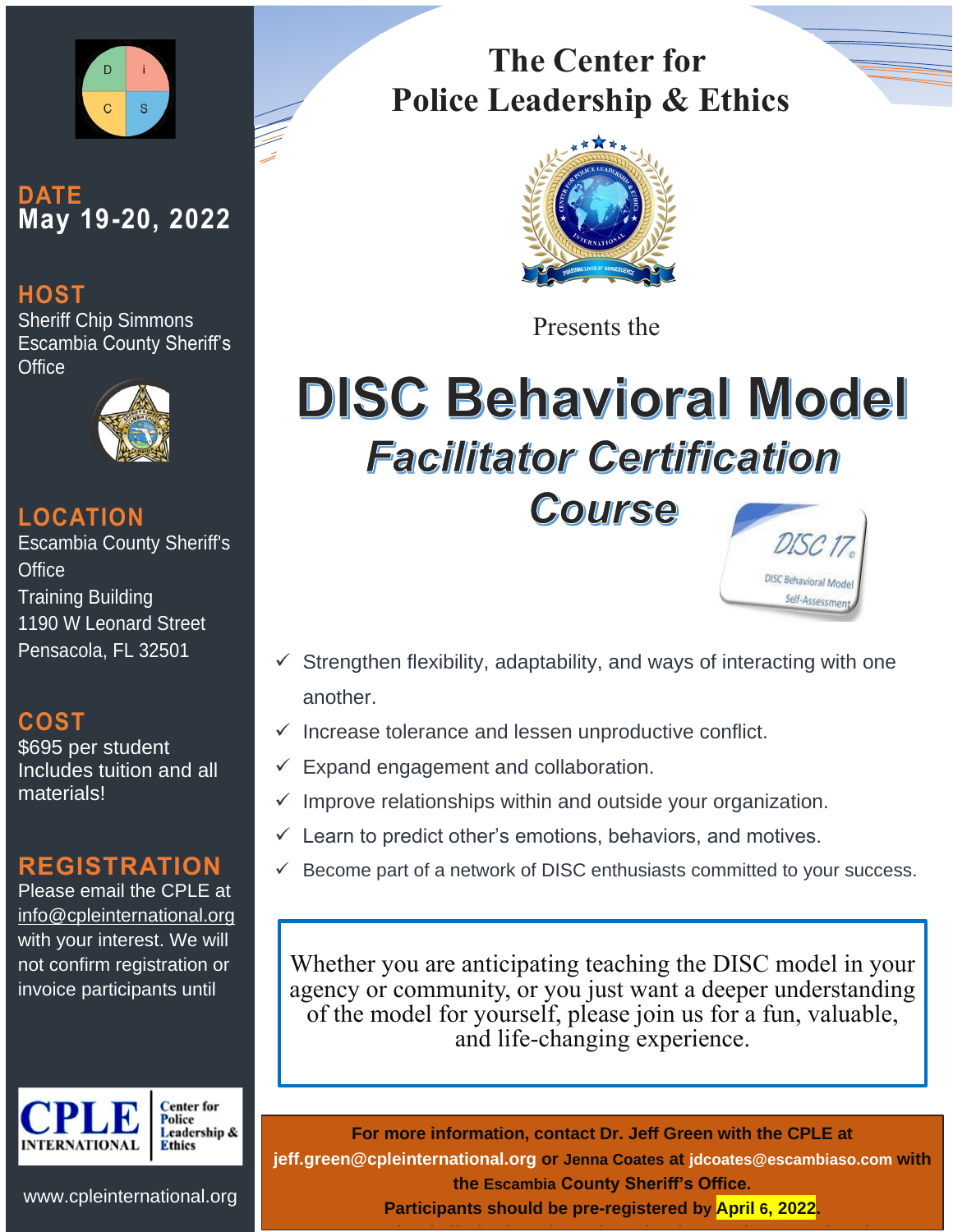

 $T$ t's not what you look at that matters. It's what you see.

- Henry David Thoreau

We all see the world differently almost as if we had completely differently lens. All of us are interested in finding out more about ourselves and others, how is it that we learn, digest information, perceive, and respond to our environments and other people in differing ways. DISC is a behavioral model developed by Dr. William Marston in the 1920s intended to identify and categorize how we respond to our environment and each other. The DISC model shows one's intrinsic behavioral style and one's learned style. The strength of the model rests not only in its ability to measure and categorize observable behaviors and emotions but also in its capacity to provide the necessary information for each of us to exercise more flexibility with a variety of people and situations.

Our certification course is designed to teach and equip participants to facilitate the CPLE four-hour DISC Overview course. As the four-hour course includes the administration of our *DISC 17 Behavioral Self-Assessment*, participants in the certification course will learn how to administer the instrument, analyze student results, and provide specific feedback and consultation on student profiles. Participants will demonstrate proficiency providing this feedback in one-on-one and class settings. Thus, the course's purpose of teaching participants how to teach the DISC Overview course will encompass both an exploration into the specificity of the DISC model as well as the tenets and nuances of adult education.

#### **Audience**

The DISC model is about human connectivity – better communications, lessened conflict, increased tolerance, and greater leadership and influence. While the course is designed to teach those who intend to facilitate the model and assessment with others, the course is of tremendous value and interest to anyone looking to better understand themselves and others.